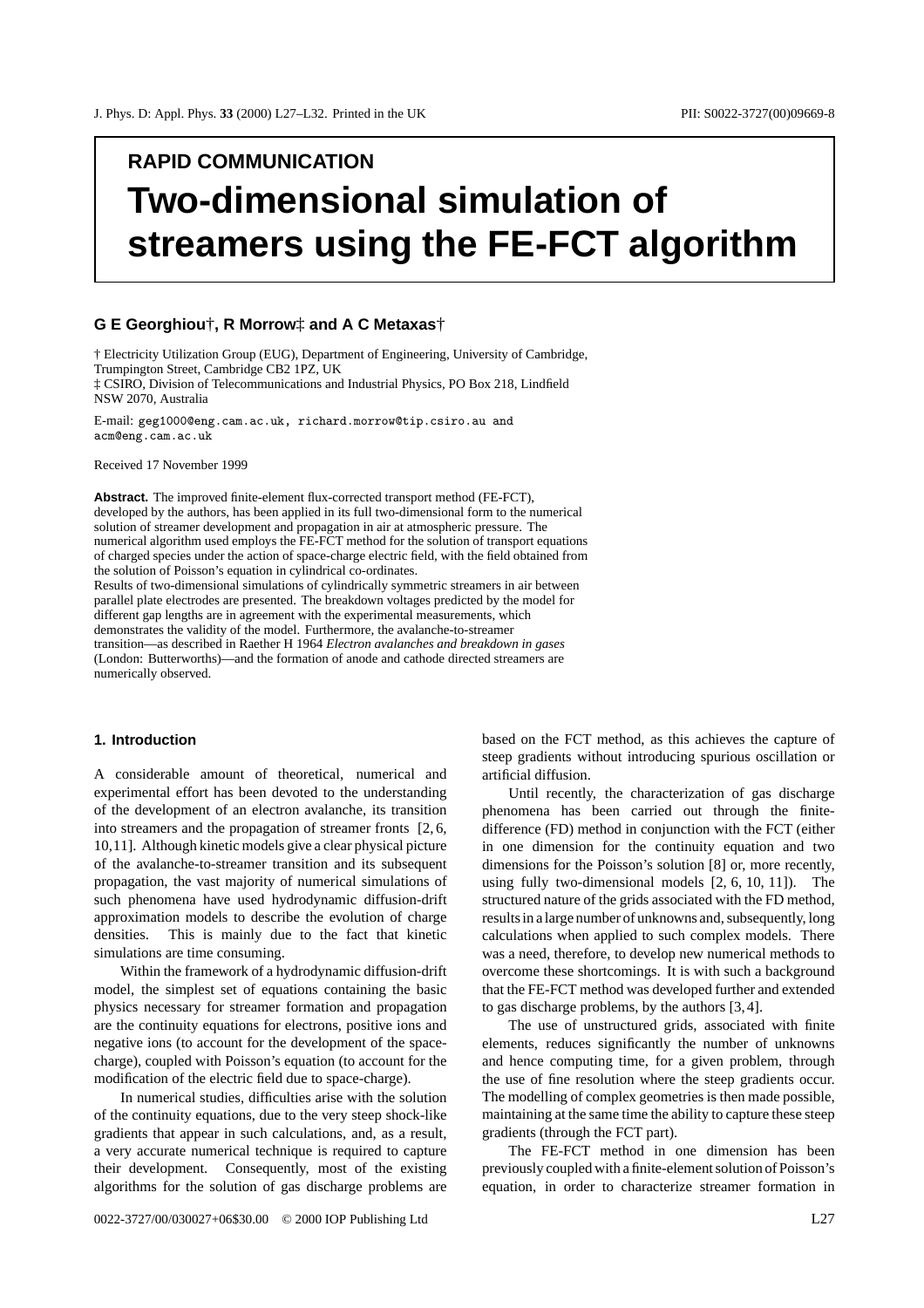short gaps [3]. The results obtained were compared to FD-FCT results with good agreement. However, there are limitations in the applicability of the results, due to the errors introduced into the calculation of the electric field by the one-dimensional approximation of the charges.

In this communication, the results of the full twodimensional algorithm (employing the FE-FCT described in [4]) applied to problems involving avalanche-to-streamer transition and streamer propagation, in parallel plate electrodes in air at atmospheric pressure are presented. The algorithm is firstly validated and tested under different conditions by comparing the experimental breakdown voltages for different gap lengths with the predicted values. The avalanche-to-streamer transition and streamer propagation (both cathode and anode directed streamers) are numerically demonstrated.

## **2. Simulation model**

The basic dynamical equations for streamer formation and propagation are the continuity equations for electrons and ions. The electric field is solved using Poisson's equation. These equations take the form:

$$
\frac{\partial N_{\rm e}}{\partial t} = S + N_{\rm e} \alpha |W_{\rm e}| - N_{\rm e} \eta |W_{\rm e}|
$$
  
-N\_{\rm e} N\_{\rm p} \beta - \nabla \cdot (N\_{\rm e} W\_{\rm e}) + \nabla \cdot (D \nabla N\_{\rm e}) (1)

$$
\frac{\partial N_{\rm p}}{\partial t} = S + N_{\rm e} \alpha |W_{\rm e}| - N_{\rm e} N_{\rm p} \beta - N_{\rm n} N_{\rm p} \beta - \nabla \cdot (N_{\rm p} W_{\rm p}) \tag{2}
$$

$$
\frac{\partial N_{\rm n}}{\partial t} = N_{\rm e} \eta |\mathbf{W}_{\rm e}| - N_{\rm n} N_{\rm p} \beta - \nabla \cdot (N_{\rm n} \mathbf{W}_{\rm n}) \tag{3}
$$

$$
\nabla \cdot (\epsilon_{\rm r} \nabla V) + \frac{e}{\epsilon_0} (N_{\rm p} - N_{\rm n} - N_{\rm e}) = 0 \tag{4}
$$

where *t* is the time,  $N_e$ ,  $N_p$  and  $N_n$  are the electron, positive ion and negative ion densities respectively, and  $W_e$ ,  $W_p$ and  $W_n$  their drift velocities. The symbols  $\alpha$ ,  $\eta$ ,  $\beta$  and *D* denote the ionization, attachment, recombination and electron diffusion coefficients, respectively. The source term, *S*, describes the effect of any particle source and sink mechanisms, such as photoionization. We have not included photoionization in the calculations presented here and we have set *S* to 0. Photoemission at the cathode is, however, included as a boundary condition [5]. In Poisson's equation (4),  $\epsilon_0$  is the dielectric constant of free space,  $\epsilon_r$  the relative permittivity, *e* the electron charge and *V* the electric potential. The electric field *E* is computed using:

$$
E = -\nabla V. \tag{5}
$$

The transport properties of the gas (such as  $\alpha$  and  $W_e$ ) are unique and empirically determined functions of the ratio *E/N*, where *E* is the local electric field and *N* is the neutral gas number density. The expressions fitted to the physical data are given elsewhere [8].



**Figure 1.** A typical unstructured grid used for the simulations.

### **3. Numerical Method**

The algorithm uses the standard Taylor–Galerkin method for the solution of Poisson's equation, together with a new improved finite element-flux corrected transport (FE-FCT) algorithm for the continuity equations. The two-step Lax– Wendroff method is used as the high order scheme in the FE-FCT, and mass diffusion is added to transform it to low order. The diffusion coefficient inherent in the upwind differencing scheme is employed, as it is the optimal for the performance of the FCT method. Further details can be found in [4].

There are two distinct advantages offered by this algorithm. Firstly, the significant reduction of unknowns and the accurate modelling of boundaries are achieved through the use of unstructured grids, typically shown in figure 1. In the region around the axis of symmetry, very fine resolution is used, in order to resolve the steep gradients during the streamer propagation, but away from it very coarse mesh is used in order to make the calculation efficient, as the charge in this region is low. Approximately, 4300 unknowns are used which is about one order of magnitude lower than the number of unknowns required for the finite difference method for the same problem.

Secondly, with the finite-element method, the solution of Poisson's equation is reduced to a single matrix vector multiplication, in which the matrix depends only on the mesh used and the applied voltage and the vector is that of charges at each node. Therefore, the matrix can be inverted and stored at the beginning of the calculation, which significantly reduces the computational time compared to 50 iterations used per time step for the finite difference method.

## **4. Results**

Calculations have been made for air at a pressure of 760 Torr between parallel plane electrodes at different voltages, gap lengths and photoemission coefficients.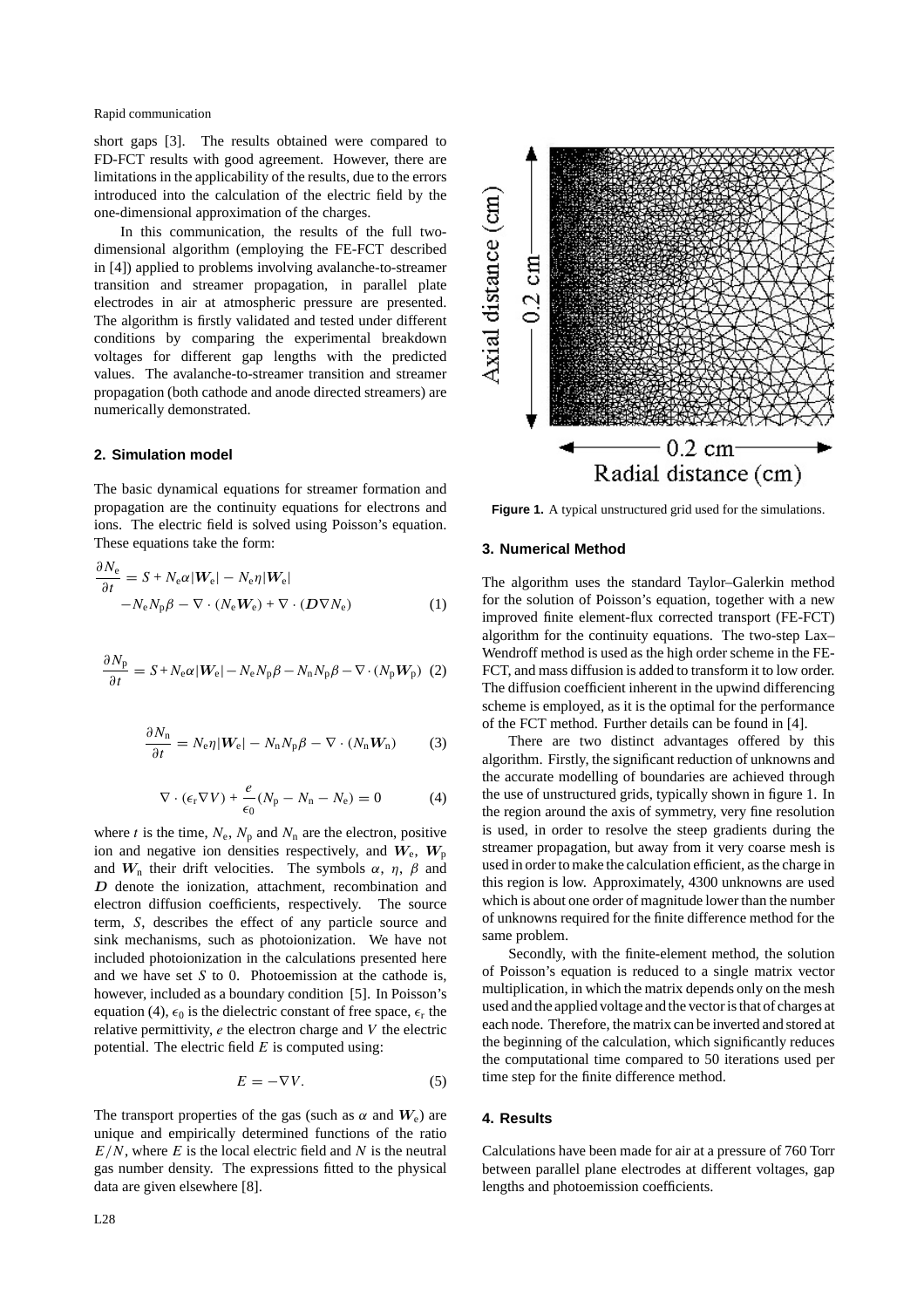

Figure 2. Current waveforms observed in a 0.025 cm parallel plane gap at voltages around the breakdown voltage.



Figure 3. Breakdown voltage versus gap length, predicted by FE-FCT model and experiments.

The discharge is initiated by a pulse of ultraviolet light, which releases one electron from a small area of the cathode. If the electric field is high enough, this electron will collide with gas molecules knocking off new electrons, which in turn accelerate and create what is known as an electron avalanche. Up to this point the electric field in the gap is assumed to be unaffected by the accumulations of both electrons and ions, owing to the preceding generations of avalanches. When the electron avalanche becomes 'critical', in other words the space-charge accumulation is adequate to

distort the field appreciably, the streamer begins to develop and the current rises abruptly. Figure 2 shows the current obtained in a 0.025 cm gap when different voltages in the region of the static breakdown voltage are applied. If the voltage is lower than the breakdown value (figure 2, 1.71 kV curve), successive avalanches are observed. But insufficient secondaries are produced to give a self-sustained discharge so the current steadily decreases. Above the threshold, the current rises slowly, due to space-charge avalanches until space-charge effects become apparent and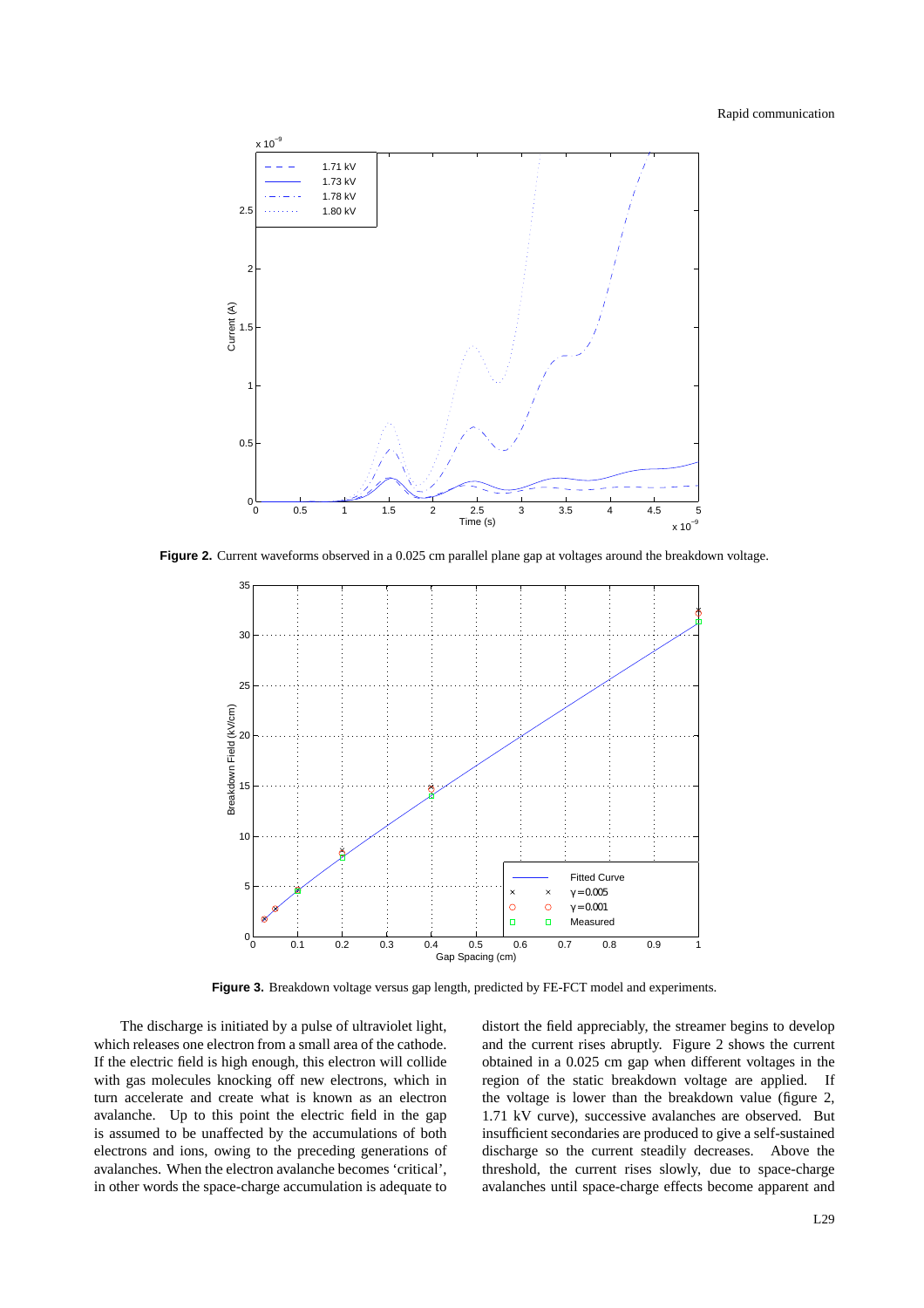

Figure 4. Field distribution along the axis of symmetry for a 0.2 cm gap at an applied voltage of 11 kV: first stage, critical avalanche.



**Figure 5.** Field distribution along the axis of symmetry for a 0.2 cm gap at an applied voltage of 11 kV: streamer development stage.

the avalanche develops to a cathode and anode directed streamers with a very fast rise of current (figure 2, curve 1.78 kV, where the streamer forms after three successive avalanches). If the voltage is increased even further the space-charge accumulates even faster and the streamer occurs at earlier times (figure 2, curve 1.8 kV, which shows the streamer forming after two avalanches). Each peak in the current is caused by a group of electron avalanches reaching their maximum size just prior to absorption into the anode. The maximum current additionally implies that a maximum number of secondary electrons will be released at the cathode via photoemission, leading to another current maximum. The time between two successive avalanches obtained, agrees with the electron transit time ( $\approx$ 1 ns). The same current waveforms were observed experimentally by Raether [9].

The breakdown voltage is then predicted for different gap lengths. The voltage for a given gap is varied until breakdown occurs. Simulations were run for gaps in the range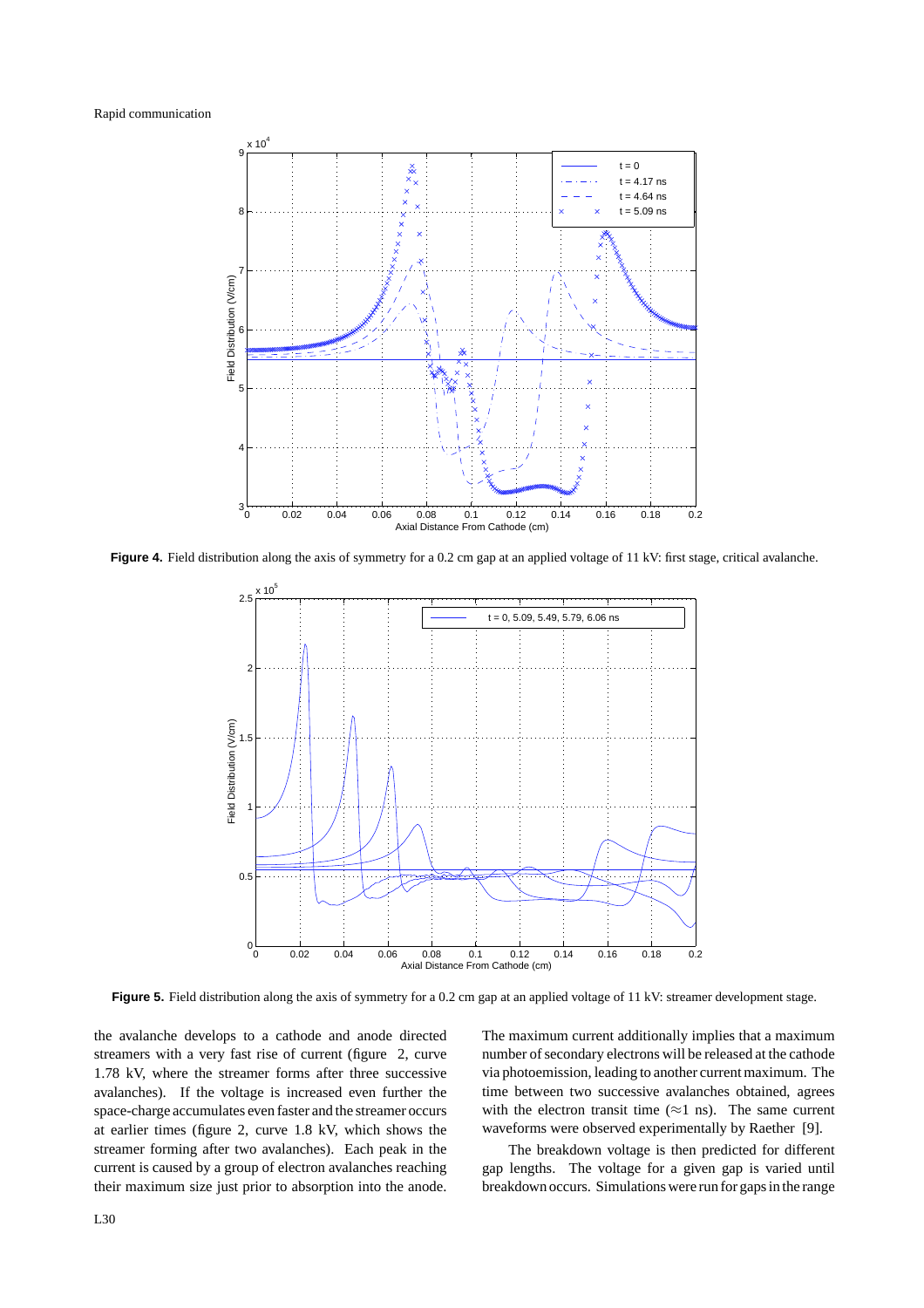

Figure 6. Contours of electron charge density during streamer propagation for a 0.2 cm gap at an applied voltage of 11 kV at time  $t = 5.79$  ns. Contours are at densities:  $10^{13}$ ,  $10^{13.5}$ ,  $10^{14}$  and  $10^{14.5}$  cm<sup>-3</sup>.

of 0.025–1 cm with two different photoemission coefficients, *γ*, listed extensively in the literature:  $5 \times 10^{-3}$  [11] and  $1 \times 10^{-3}$  [5]. The voltage was varied in 0.01 kV increments in gaps of length up to 0.05 cm and in increments of 0.1 kV in gaps up to 1 cm. The predicted breakdown voltage is compared with experimental observations and the analytical expressions fitted to the experimental results given by Meek and Craggs [7]:

$$
V_{\rm b} = 25.5d + 6.6\sqrt{d} \tag{6}
$$

where  $V<sub>b</sub>$  is the breakdown voltage in kV and  $d$  the gap length in cm.

The results, illustrated in figure 3, show very good agreement between computations and experiments with both photoemission coefficients with maximum error of 4% at a gap of 1 cm, demonstrating the accuracy and validity of the model. The errors become larger for longer gaps, due to the fact that photoionization is a necessary inclusion for longer gaps, in order to provide the seed electrons for the streamer propagation.

Figures 4 and 5 illustrate the field distribution along the axis of symmetry in a 0.2 cm gap when a voltage of 11 kV, 40% overvoltage is applied, at the avalanche-tostreamer transition and during cathode and anode directed streamer propagations, respectively. The development and propagation of anode directed and cathode directed streamers, as it is observed experimentally, is apparent. The critical distance for the development of a streamer is given by *α/*20, where *α* is the ionization coefficient and is found to be 0.1 cm from the cathode, which agrees well with the results obtained (figure 4). The anode streamer propagates without any delay or any means of producing secondary electrons in front of it, as the electron drift produces the necessary electrons. However, the cathode directed streamer experiences a delay to its propagation, due to the time required for an adequate number of electrons to travel to the critical avalanche region, in order to feed the discharge with sufficient electrons for the cathode streamer to propagate. In sufficiently long gaps, the delay may cause very strong gradients, which can lead to instabilities and an electron shock wave [1]. In these instances, photoionization and thermal diffusion need to be included. Finally, electron charge density contours during the propagation of the cathode streamer are shown in figure 6 and the filamentary nature of the streamer is observed.

# **5. Conclusions**

The new FE-FCT method is applied in its full twodimensional form to the development of streamers and streamer propagation in atmospheric pressure air between parallel plane electrodes.

The method was verified by predicting very similar breakdown values to experimental results for different gaps and for the first time, the successive avalanche-to-streamer transition current waveforms, observed experimentally by Raether, have been produced numerically. Furthermore, the method correctly predicted the development and propagation of anode and cathode directed streamers in small parallel plane gaps when an overvoltage is applied.

The significant reduction in the number of unknowns, together with the ability to model complex geometries, make this algorithm a very good candidate for complex gas discharge applications.